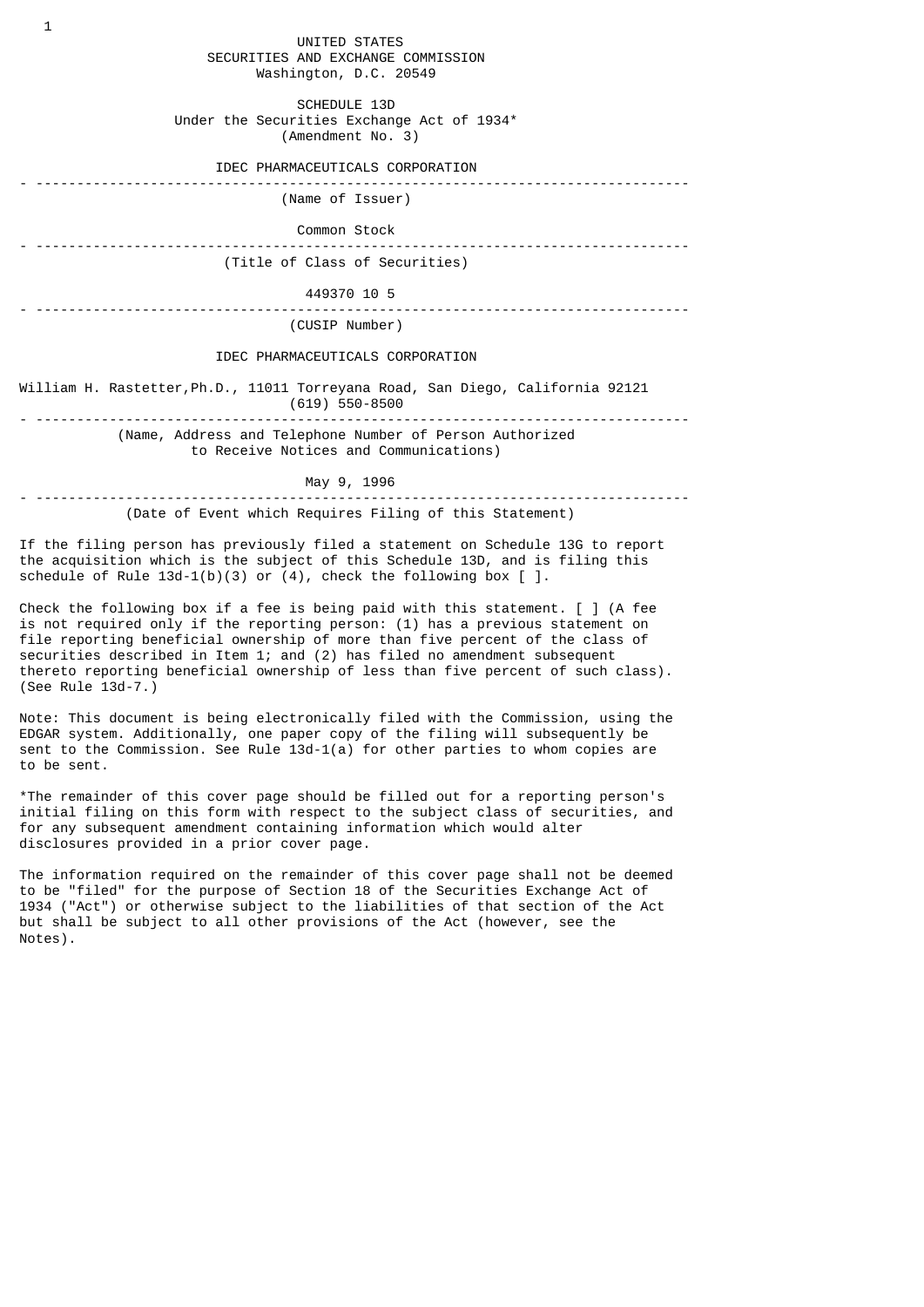$\overline{2}$ CUSIP No. 4493070 10 5 Page 2 of 10 - -------------------------------------------------------------------------------- (1) Names of Reporting Persons S.S. or I.R.S. Identification Nos. of Above Persons Genentech, Inc. 94-2347624 - -------------------------------------------------------------------------------- (2) Check the Appropriate Box if a Member of a Group Not Applicable (a) [ ] (b)  $\begin{bmatrix} 1 \end{bmatrix}$ - -------------------------------------------------------------------------------- (3) SEC Use Only - -------------------------------------------------------------------------------- (4) Source of Funds WC - -------------------------------------------------------------------------------- (5) Check if Disclosure of Legal Proceedings is Required Pursuant to Items  $2(d)$  or  $2(e)$  [ ] - -------------------------------------------------------------------------------- (6) Citizenship or Place of Organization Delaware - -------------------------------------------------------------------------------- Number of (7) Sole Voting Power: 160,514 shares of non voting Series Shares Bene- A-1, A-2 and A-3 Preferred Stock convertible into ficially 1,605,140 shares of Common Stock. 100,000 shares of non voting Series A-6 Preferred Stock. See ITEM 3 below for conversion of Series A-6 to Common Stock. Owned by (8) Shares Voting Power Each Report- 2002 ing Person (9) Sole Dispositive Power: 160,514 shares of non voting Series A-1, A-2 and A-3 Preferred Stock convertible into  $1,605,140$  shares of Common Stock. 100,000 shares of non voting Series A-6 Preferred Stock. See ITEM 3 below for conversion of Series A-6 to Common Stock. (10) Shares Dispositive Power <u>0</u> - -------------------------------------------------------------------------------- (11) Aggregate Amount Beneficially Owned by Each Reporting Person: 160,514 shares of non voting Series A-1, A-2 and A-3 Preferred Stock convertible into 1,605,140 shares of Common Stock. 100,000 shares of non voting Series A-6 Preferred Stock. See ITEM 3 below for conversion of Series A-6 to Common Stock. - -------------------------------------------------------------------------------- (12) Check if the Aggregate Amount in Row (11) Excludes Certain Shares [ ] Not Applicable - -------------------------------------------------------------------------------- (13) Percent of Class Represented by Amount in Row (11) 9.5% of Common Stock - -------------------------------------------------------------------------------- (14) Type of Reporting Person (See Instructions)  $C<sub>O</sub>$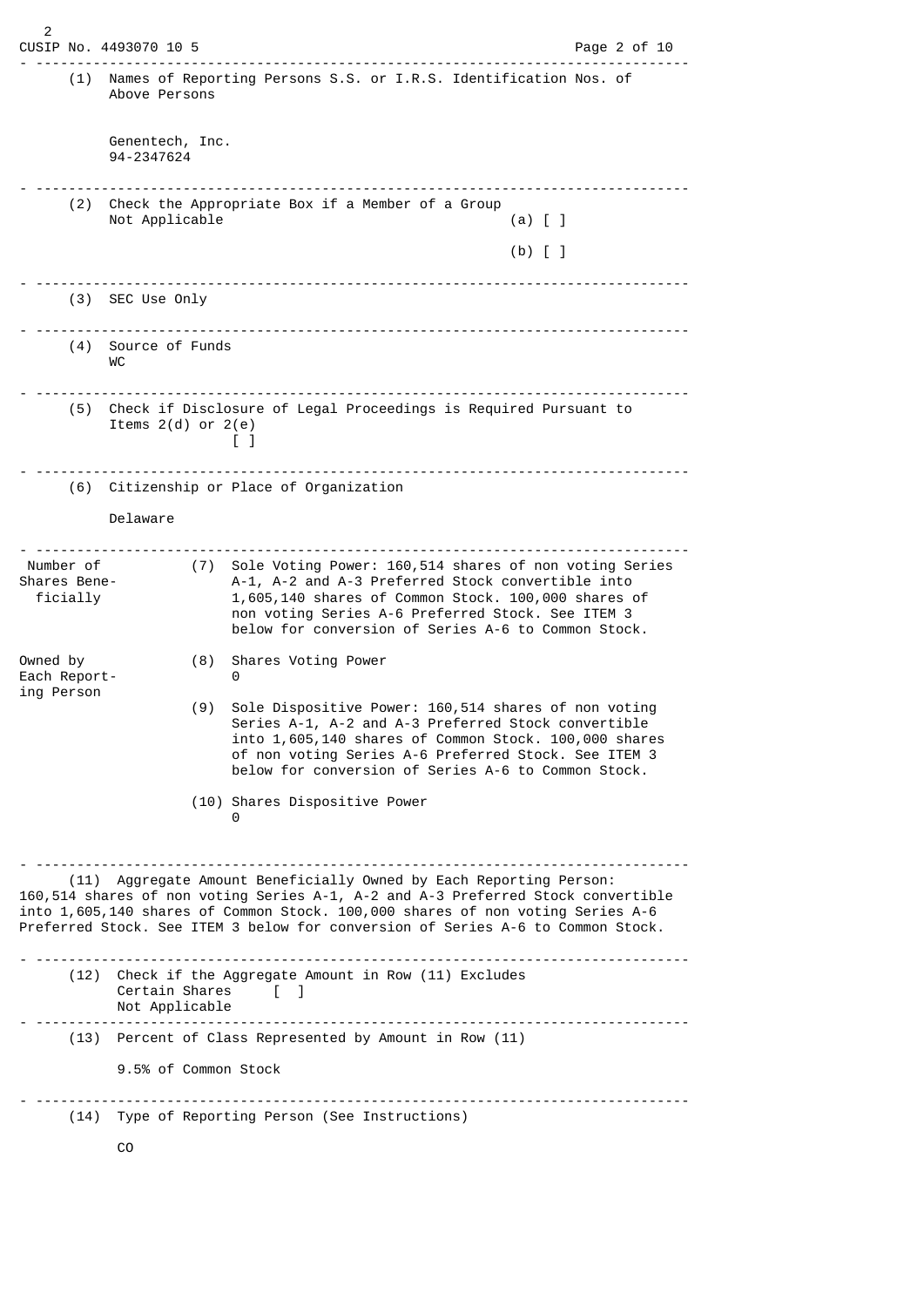3 CUSIP No. 4493070 10 5 Page 3 of 10

ITEM 1: SECURITY AND ISSUER

- 1. Class of Securities: Common Stock issuable upon conversion of Preferred Stock
- 2. Issuer: IDEC Pharmaceuticals Corporation ("IDEC")
- 3. Principal Address: 11011 Torreyana Road, San Diego, CA 92121

ITEM 2: IDENTITY AND BACKGROUND

- a. Reporting Person: Genentech, Inc. ("Genentech")
- b. Place of Organization: Delaware
- c. Principal Business: Pharmaceutical company

 d. Principal Business Address: 460 Point San Bruno Blvd., South San Francisco, CA 94080

- e. Principal Office: As above
- f. Criminal Convictions: None
- g. Civil Adjudication of Violation of Securities Laws: None

Attached hereto as Exhibit A is a list of Genentech's executive officers and directors as required by Instruction C to Schedule 13D.

### ITEM 3: SOURCE AND AMOUNT OF FUNDS

Pursuant to the terms of a Preferred Stock Purchase Agreement between Genentech and IDEC dated March 16, 1995 (the "Purchase Agreement"), a copy of which was attached as Exhibit B to the Schedule 13D filed with the Securities and Exchange Commission on March 27, 1995 (the "Original Schedule 13D"), Genentech agreed to purchase up to six subseries of IDEC's Series A Preferred Stock. The six subseries of Series A Preferred Stock issuable pursuant to the Purchase Agreement are hereinafter referred to as the "Convertible Preferred Stock."

On May 9, 1996 Genentech and IDEC entered into the Acceleration Agreement which is attached hereto as Exhibit B (the Acceleration Agreement). Among other things, under the terms of the Acceleration Agreement, Genentech purchased 100,000 shares of IDEC's Series A-6 Preferred Stock at \$75.00 per share of Series A-6 Preferred Stock. Under the terms of the Purchase Agreement, Genentech was originally scheduled to purchase the Series A-6 shares upon the public presentation of complete Phase III clinical results for IDEC's C2B8 product. As described in IDEC's Certificate of Determination of Preferences, each share of Series A-6 Preferred Stock will be convertible into a number of shares of IDEC Common Stock based upon a weighted average trading price of IDEC's Common Stock for the 20 trading days following the earlier to occur of (i) marketing approval of IDEC's C2B8 by the U.S. FDA, or (ii) September 16, 1999. The total purchase price of \$7,500,000 for the Series A-6 Preferred Stock was paid from Genentech's working capital.

Under the terms of the Acceleration Agreement, IDEC and Genentech amended the terms of the Option Agreement between Genentech and IDEC dated as of March 16, 1995 (the "Option Agreement"), a copy of which was attached to the Original Schedule 13D as Exhibit C, to provide that under certain circumstances IDEC would only cause Genentech to issue a \$10,000,000 promissory note which may be repaid by IDEC or, upon the occurrence of future events, be convertible into shares of IDEC's Common Stock at market prices prevailing at the time of conversion. If issued, the note will accrue interest at the prime rate plus two percent. IDEC formerly had an option under the Option Agreement to cause Genentech to purchase shares of IDEC's Series A-7 Preferred Stock.

Under the terms of the Purchase Agreement, on April 4, 1995, Genentech purchased 100,000 shares of IDEC's Series A-1 Preferred Stock (initially convertible into 1,000,000 shares of IDEC Common Stock) for \$50.00 per share of Series A-1 Preferred Stock. The total purchase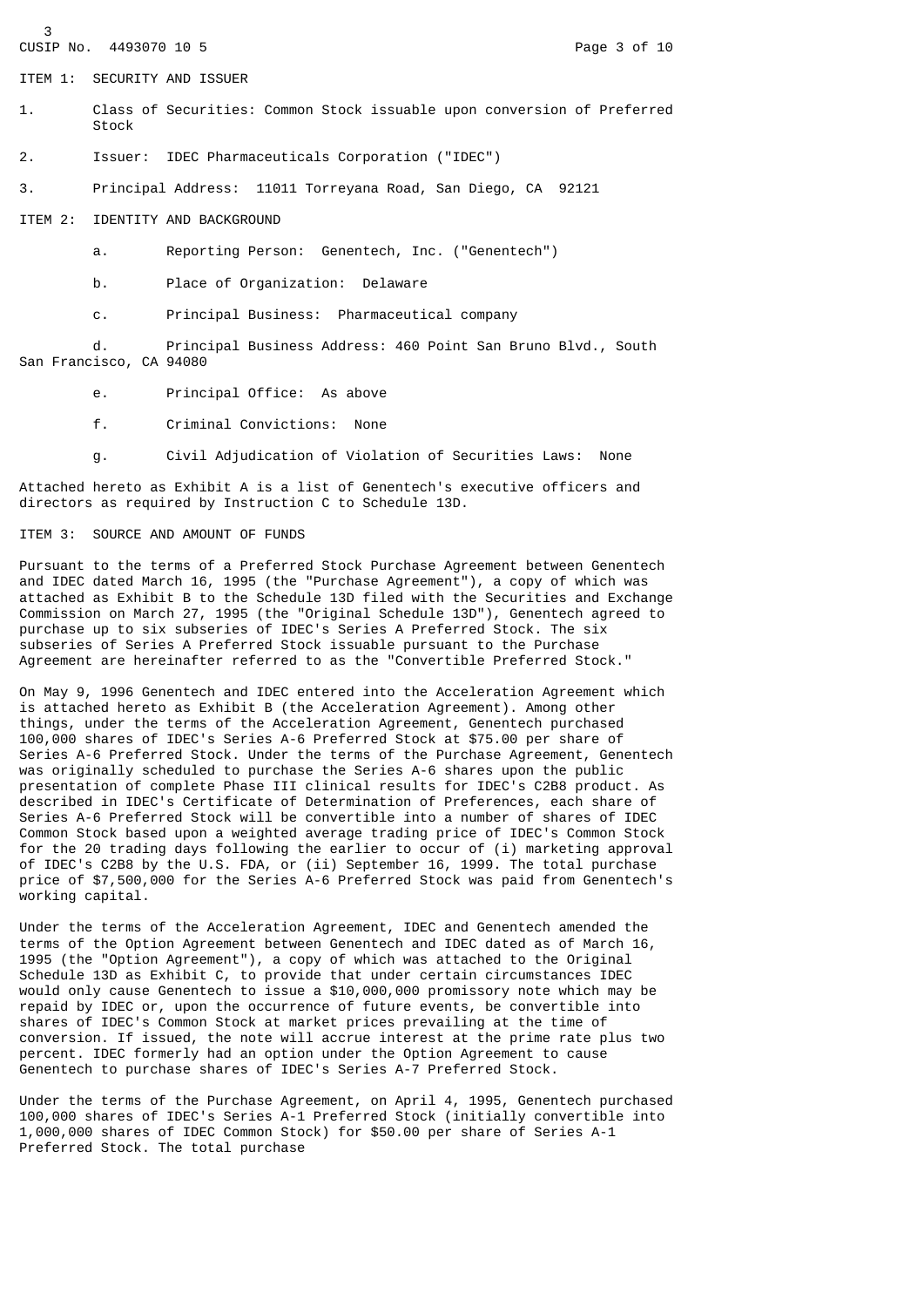# CUSIP No. 4493070 10 5 Page 4 of 10

 $\overline{A}$ 

price of \$5,000,000 for the Series A-1 Preferred Stock was paid from Genentech's working capital. Under the terms of the Purchase Agreement, on August 22, 1995, Genentech purchased 37,521 shares of IDEC's Series A-2 Preferred Stock (initially convertible into 375,210 shares of IDEC Common Stock) for \$66.63 per share of Series A-2 Preferred Stock. The total purchase price of \$2,500,000 for the Series A-2 Preferred Stock was paid from Genentech's working capital. Under the terms of the Purchase Agreement, on March 15, 1996, Genentech purchased 22,993 shares of IDEC's Series A-3 Preferred Stock (initially convertible into 229,930 shares of IDEC Common Stock) for \$217.46 per share of Series A-3 Preferred Stock. The total purchase price of \$5,000,000 for the Series A-3 Preferred Stock was paid from Genentech's working capital.

Each share of Convertible Preferred Stock is convertible, at the option of Genentech, into shares of IDEC's Common Stock at predetermined rates described in IDEC's Certificate of Determination and will not have voting rights until converted into shares of IDEC Common Stock. Each share of Convertible Preferred Stock also will automatically convert into shares of IDEC's Common Stock at predetermined rates described in the Certificate of Determination upon transfer of ownership to a third party unaffiliated with Genentech. Under the 1995 Registration Rights Agreement, IDEC, at Genentech's request, will file resale registration statements covering certain of the shares of Common Stock issuable upon conversion of the Convertible Preferred Stock.

Genentech and IDEC also entered into a Collaboration Agreement dated as of March 16, 1995, as amended, and an Expression Technology License dated as of March 16, 1995. Under the terms of the Collaboration Agreement, Genentech and IDEC will collaborate in the development of C2B8 for the treatment in humans of non-Hodgkins B Cell Lymphoma in the United States and Canada. The two companies will co-promote C2B8 for the treatment in humans of non-Hodgkins B Cell Lymphoma in the United States and Canada, and share profits from its commercialization. IDEC also granted Genentech exclusive marketing rights to all other markets outside the United States and Canada, and IDEC will receive a royalty on sales in such markets. Genentech has sublicensed its marketing rights in Japan to an unrelated third party and has agreed to sublicense its marketing rights other than in the United States and Japan to a related third party. Under the terms of the Collaboration Agreement, IDEC has elected a representative of Genentech to its Board of Directors. IDEC's obligation regarding the board seat shall continue until certain events occur, including termination of the Collaboration Agreement or Genentech holding less than the number of shares representing the Common Stock equivalent of the shares of Series A-1 and Series A-2 Preferred Stock, i.e., the equivalent of 1,375,210 shares of Common Stock. Under the terms of the Expression Technology License, IDEC licensed its proprietary vector technology for high expression of recombinant proteins in mammalian cells in consideration for an up-front licensing fee and royalties on sales of Genentech products manufactured using the technology.

#### ITEM 4: PURPOSE OF TRANSACTION

 The purpose of the purchases of the shares of Convertible Preferred Stock on May 9, 1996, March 15, 1996, August 22, 1995 and April 4, 1995 is investment. Depending on its evaluation of IDEC's business, prospects, financial condition, the market for IDEC securities, other opportunities available to Genentech, general economic conditions, general market conditions, other future developments and the contractual restrictions described in Items 3 and 6, Genentech may decide to sell some or all of its investment in the capital stock of IDEC through open market sales or in negotiated transactions, to or through one or more broker dealers, or in underwritten offerings, block trades, agency placements, brokerage transactions or otherwise. Depending on the same factors, Genentech may in the future purchase additional capital stock of IDEC or enter into hedging or similar transactions as described in Item 6.

 Except as described in Items 3 and 6 and the foregoing paragraph, Genentech does not have any plan or proposal relating to, or which would result in, any event described in  $(a)$  - (j) of the instructions to this Item 4.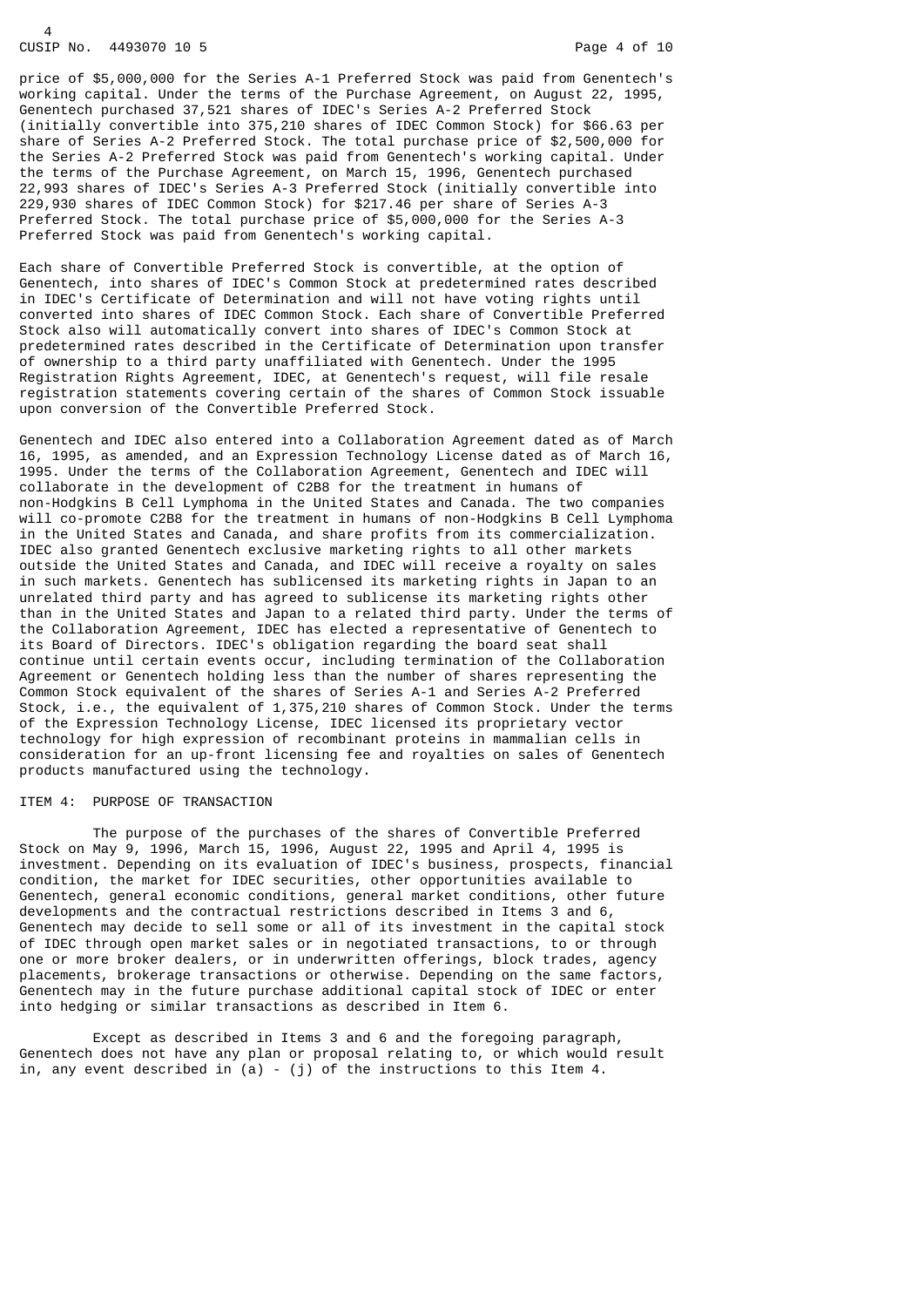ITEM 5: INTEREST IN SECURITIES OF ISSUER

 a. Beneficial Ownership by Genentech: 1,605,140(1) Percentage Ownership by Genentech: 9.5%

Except as set forth herein, neither Genentech nor, to the best of its knowledge, any of the persons listed on Exhibit A hereto beneficially owns any Common Stock of IDEC.

| b. | Sole Voting Power of Genentech:                | 1,605,140 |
|----|------------------------------------------------|-----------|
|    | Shared Voting Power:                           |           |
|    | Sole Dispositive Power of Genentech: 1,605,140 |           |
|    | Shared Dispositive Power:                      | 0         |

Except as set forth herein, neither Genentech nor, to the best of its knowledge, any of the persons listed on Exhibit A hereto has any sole or shared power to vote or to direct the vote of any IDEC Common Stock nor sole or shared power to dispose of or direct the disposition of any IDEC Common Stock.

 c. Recent Transactions: Except as set forth in Item 3 above, no transactions in IDEC's Common Stock or the Convertible Preferred Stock have been effected during the past 60 days by Genentech nor, to the best of its knowledge, any of the persons listed on Exhibit A hereto.

- d. Receipt of dividends, etc.: Not applicable
- e. Ownership below 5%: Not applicable

ITEM 6: CONTRACTS, ARRANGEMENTS, UNDERSTANDINGS OR RELATIONSHIP WITH RESPECT TO SECURITIES OF THE ISSUER

To the best knowledge of the undersigned, except as described below and in Item 3, there are no contracts, arrangements, understandings or relationships (legal or otherwise) among the persons named in Item 2 and between such persons and any person with respect to any securities of IDEC, including but not limited to transfer or voting of any of the securities, finder's fees, joint ventures, loan or option agreements, puts or calls, guarantees of profits, division of profits or losses, or the giving or withholding of proxies.

Under the Standstill Agreement between the parties dated as of March 16, 1995 (the "Standstill Agreement"), a copy of which was attached to the Original Schedule 13D as Exhibit D, Genentech and IDEC have agreed as follows:

 1 . Prior to March 16, 2001, Genentech will not acquire any IDEC equity securities without the written consent of IDEC, except as described in Item 3; and

 2. Prior to March 16, 2001, Genentech will not, without the written consent of IDEC, make, directly or indirectly, any solicitation of proxies from stockholders to vote (i) in any contest regarding the election of directors of IDEC except to the extent necessary to maintain the election of one director representing Genentech; or (ii) in any contest or on any proposition regarding any business combination, restructuring, liquidation, sale of assets, extraordinary dividend or other extraordinary transaction which (A) was initiated by Genentech or any affiliate of Genentech, or (B) involves IDEC and any third party or person controlled by, under common control with, controlling, or otherwise affiliated with Genentech. The foregoing obligations terminate earlier upon the occurrence of certain events described in the Standstill Agreement.

(1) On a Common Stock equivalent basis. As described in Item 3 above, this figure does not include Common Stock equivalent shares relating to the 100,000 shares of Series A-6 Preferred Stock since the conversion rate is not determinable at this time.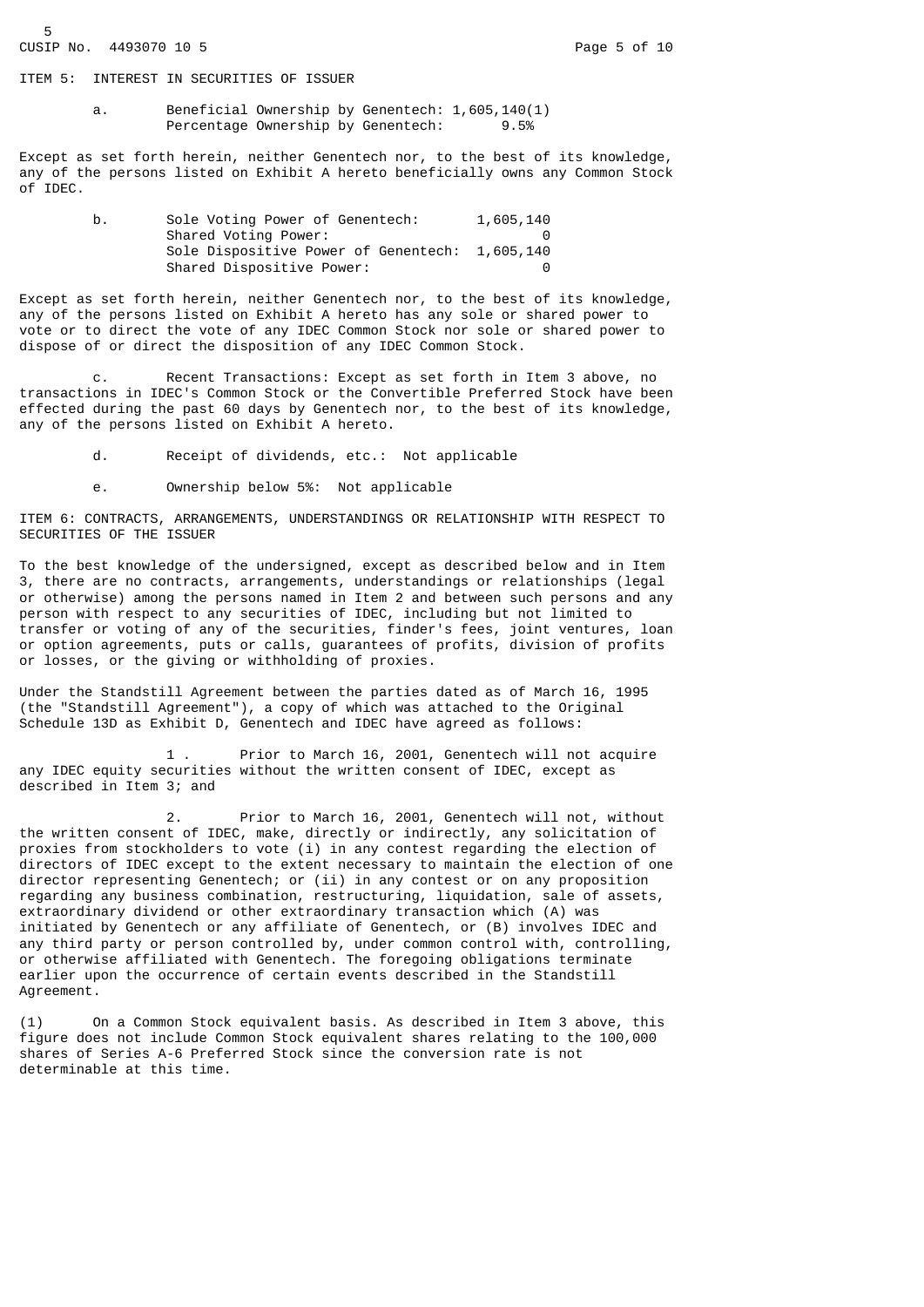#### 6 CUSIP No. 4493070 10 5 Page 6 of 10

Subject to the contractual restrictions described above, Genentech may from time to time enter into hedging transactions, including short sales and buying puts and selling calls, for its own account or with broker-dealers and the broker-dealers may engage in short sales of Common Stock of IDEC in the course of hedging the positions they assume with Genentech. In connection with such transactions, Genentech may also loan or pledge shares of Convertible Preferred Stock to a broker-dealer. As described in Item 3 above, shares of Convertible Preferred Stock automatically convert into shares of Common Stock upon transfer of ownership to a third party unaffiliated with Genentech.

ITEM 7: EXHIBITS Exhibit A Additional information regarding Item 2 hereof. Exhibit B Acceleration Agreement dated as of May 9, 1996 between Genentech and IDEC.

After reasonable inquiry and to the best of my knowledge and belief, I certify that the information set forth in this statement is true, complete and correct.

Date: May 20, 1996

GENENTECH, INC.

/S/ Stephen G. Juelsgaard Stephen G. Juelsgaard Vice President and General Counsel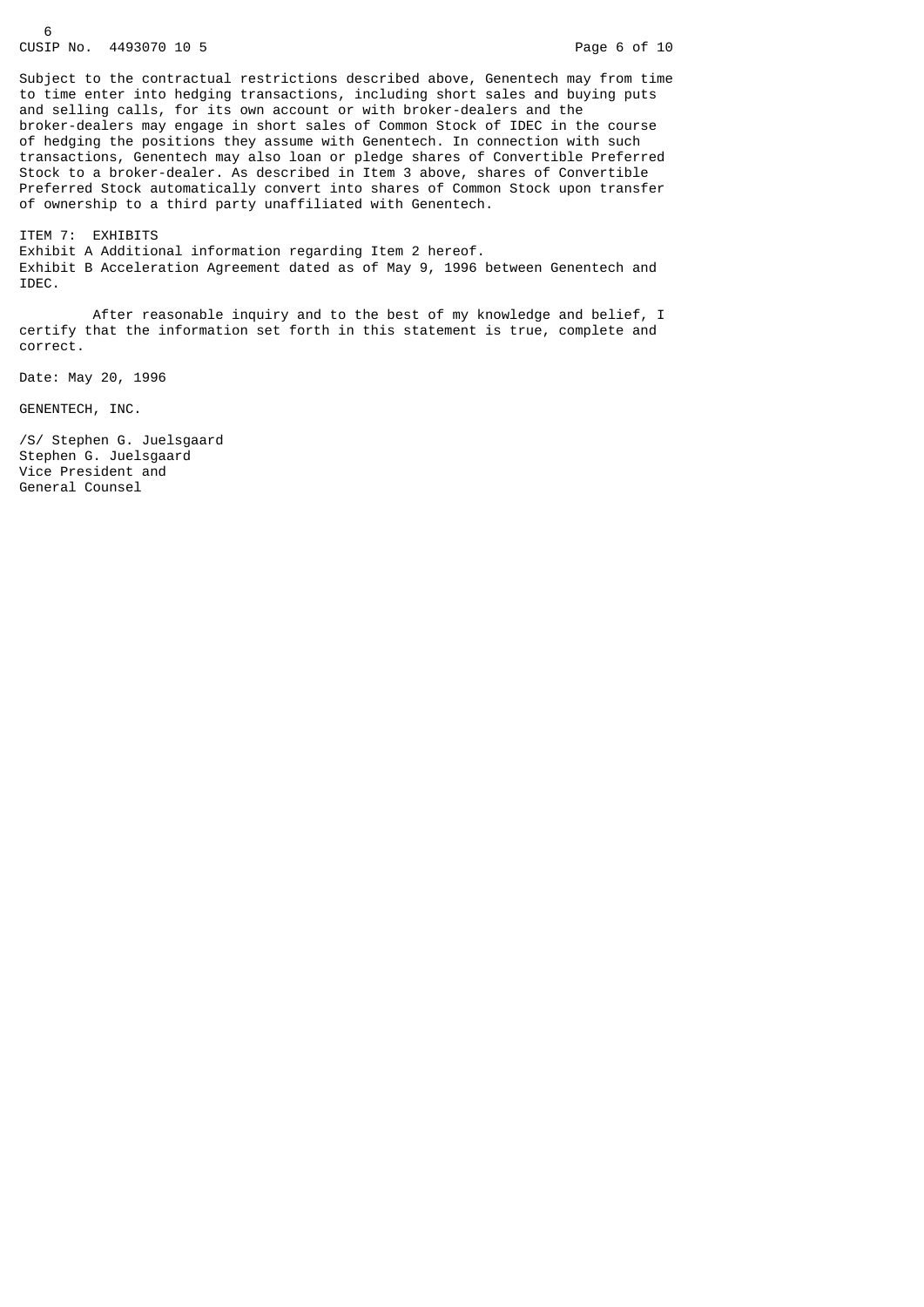## EXHIBIT A

ITEM 2 (ADDITIONAL INFORMATION): LIST OF EXECUTIVE OFFICERS AND DIRECTORS OF GENENTECH, INC. NAME Present Principal Occupation EXECUTIVE OFFICERS William R. Arathoon Vice President, Process Sciences Gregory P. Baird Vice President, Corporate Communications Jerry Beers Vice President, Marketing David W. Beier **Vice President**, Government Affairs Robert L. Garnick, Ph.D. Vice President, Quality Marty Glick **Vice President** and Treasurer Bradford S. Goodwin Vice President and Controller Susan D. Desmond-Hellman Vice President, Medical Affairs Dennis Henner **Vice President, Research**  Technology Paul F. Hohenschuh Vice President, Manufacturing Edmon R. Jennings The Communication Communication President, Corporate Development Stephen G. Juelsgaard Vice President, General Counsel and Assistant Secretary Cynthia J. Ladd **Vice President, Corporate Law** Louis J. Lavigne, Jr. Senior Vice President and Chief Financial Officer Arthur D. Levinson, Ph.D. Director and President and Chief Executive Officer Ted W. Love **Vice President, Product Development** M. David MacFarlane, Ph.D. Vice President, Regulatory Affairs John P. McLaughlin Executive Vice President and Secretary Polly Moore Vice President, Information Resources James P. Panek Vice President, Engineering & Facilities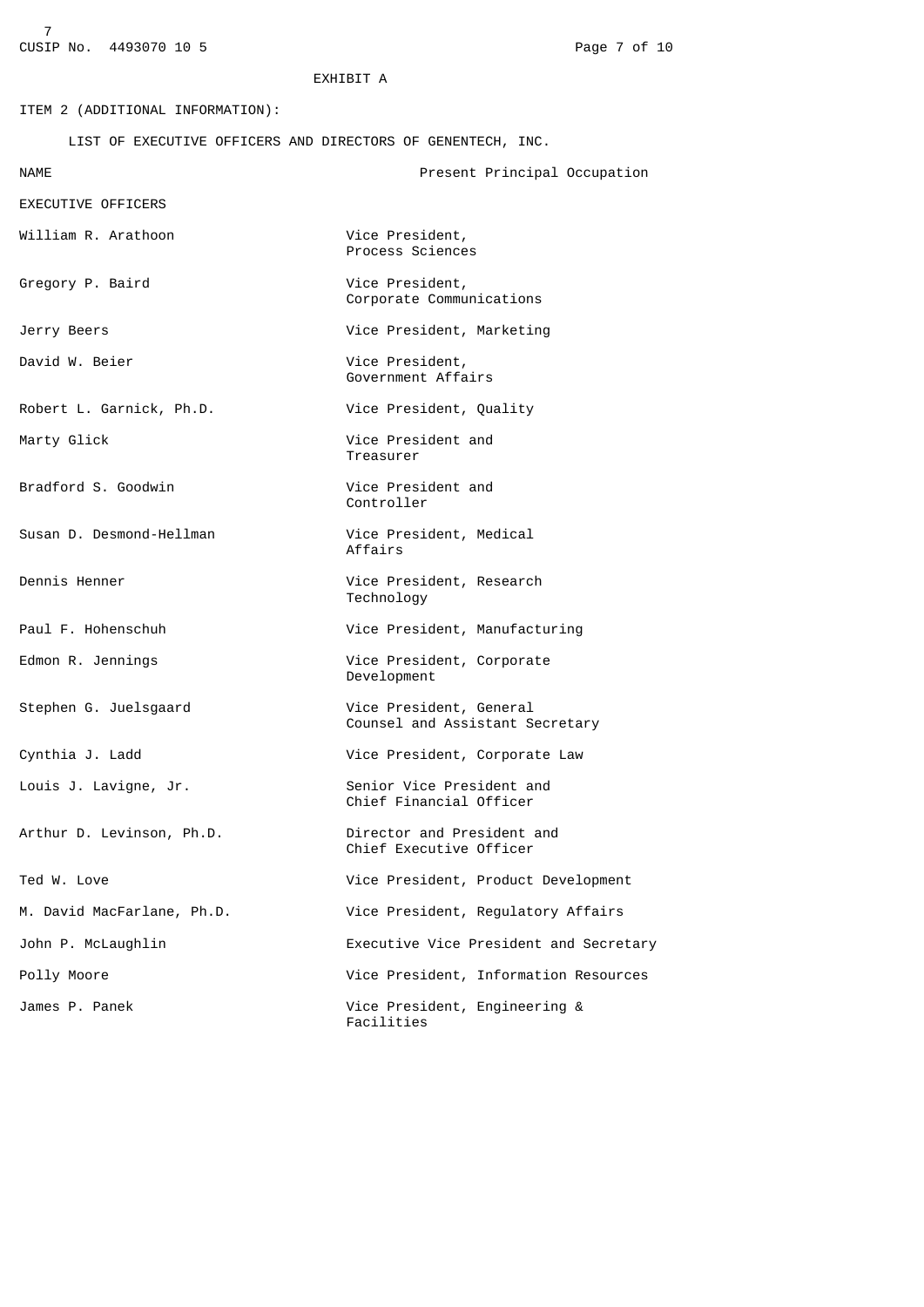| 8                                                            |                                                                           |
|--------------------------------------------------------------|---------------------------------------------------------------------------|
| CUSIP No. 4493070 10 5                                       | Page 8 of 10                                                              |
| Kim Popovits                                                 | Vice President, Sales                                                     |
| Stephen Raines, Ph.D.                                        | Vice President, Intellectual Property<br>and Assistant Secretary          |
| Nicholas J. Simon, III                                       | Vice President, Business and<br>Corporate Development                     |
| David Stump                                                  | Vice President and Genentech Fellow                                       |
| William D. Young                                             | Executive Vice President                                                  |
| <b>DIRECTORS</b>                                             |                                                                           |
| Herbert W. Boyer, Ph.D.                                      | Director of Genentech                                                     |
| Dr. Jurgen Drews                                             | President, International Research and<br>Development of the Roche Group   |
| Dr. Franz B. Humer                                           | Director and Head of the Pharmaceuticals<br>Division of Roche Holding Ltd |
| Linda Fayne Levinson                                         | President of Fayne Levinson Associates,<br>Inc.                           |
| J. Richard Munro                                             | Chairman of the Executive Committee of<br>the Board of Time Warner Inc.   |
| Donald L. Murfin                                             | General Manager of Chemical and<br>Materials Enterprise Associates, L.P.  |
| John T. Potts, Jr., M.D.                                     | Physician-in-Chief at Massachusetts<br>General Hospital                   |
| C. Thomas Smith, Jr.                                         | President and Chief Executive Officer of<br>VHA, Inc.                     |
| Robert A. Swanson                                            | Chairman of the Board of Genentech, Inc.                                  |
| David S. Tappan, Jr.                                         | Director of Genentech, Inc.                                               |
| MAILING ADDRESS FOR ALL<br>EXECUTIVE OFFICERS AND DIRECTORS: | 460 Point San Bruno Boulevard<br>South San Francisco, CA 94080-4990       |

During the last five years: (i) none of the individuals described above has been convicted in a criminal proceeding (excluding traffic violations or similar misdemeanors); and (ii) none of the individuals described above has been a party to a civil proceeding of a judicial or administrative body of competent jurisdiction which as a result of such proceeding was or is subject to a judgment, decree or final order enjoining future violations of, or prohibiting or mandating activities subject to, federal or state securities laws or finding any violation with respect to such laws. Each of the individuals listed above is a U.S. citizen, except Dr. Humer who is a citizen of Switzerland and Dr. Drews who is a citizen of Germany.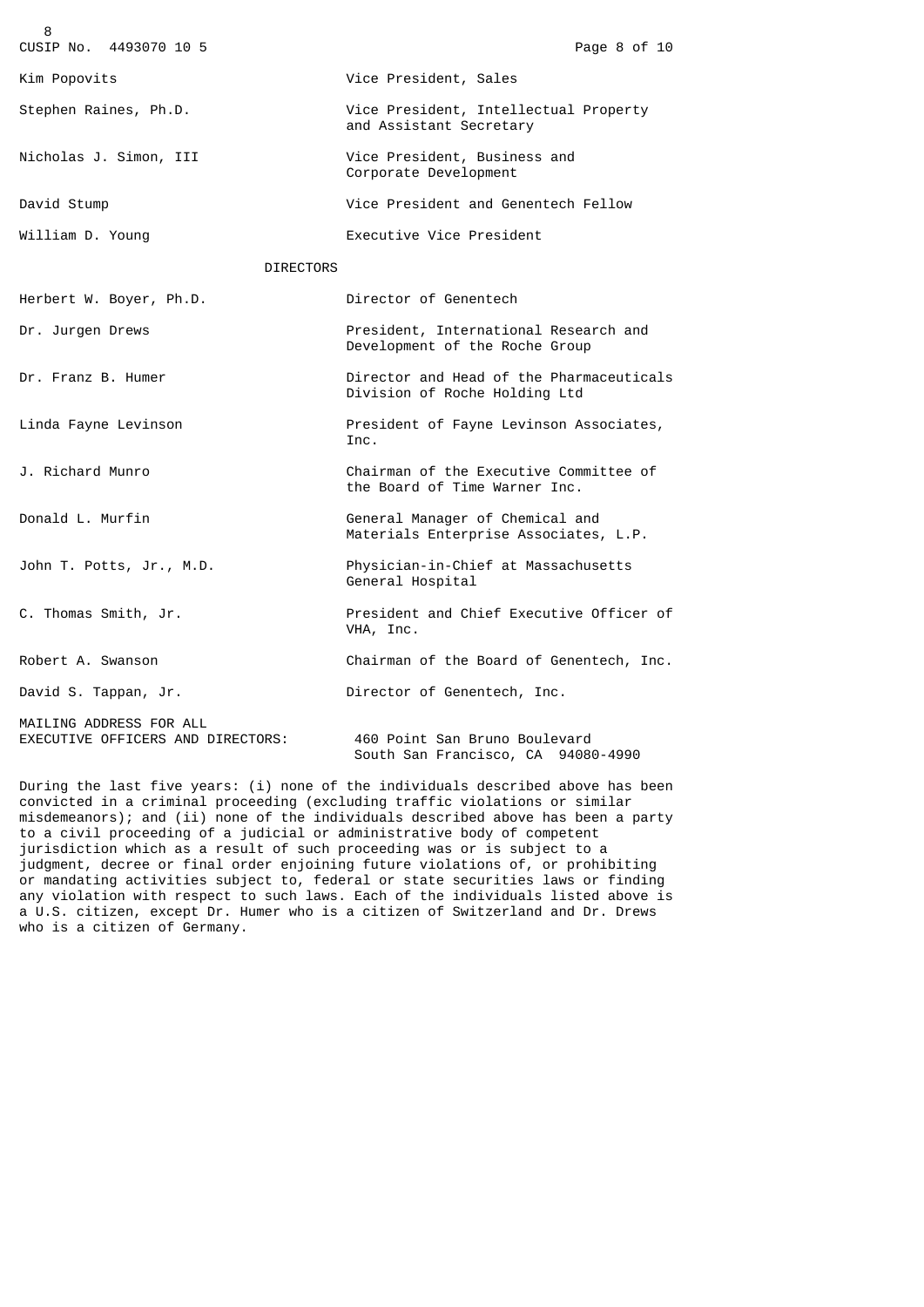#### EXHIBIT B

## ACCELERATION AGREEMENT

 This Acceleration Agreement (the Agreement) is made and entered into as of this 9th day of May, 1996 (the Effective Date) between IDEC Pharmaceuticals Corporation, a California corporation (the Company) and Genentech, Inc., a Delaware corporation (Buyer).

 WHEREAS, the Company and Buyer have entered into a Collaboration Agreement (the Collaboration Agreement), a Preferred Stock Purchase Agreement (the Purchase Agreement) and an Option Agreement (the Option), each dated as of March 16, 1995.

 WHEREAS, the Company and Buyer both desire to have Buyer accelerate the acquisition of 100,000 shares of the Company's Series A-6 Preferred Stock (the Third Purchase Shares) pursuant to Section 2(f) of the Purchase Agreement.

 WHEREAS, in consideration of Buyer's acceleration of the Third Purchase, the Company is willing to agree to exercise its rights under the Option, if at all, in the form of a subordinated note rather than as shares of Series A-7 Preferred Stock and to make certain other agreements, all as described below.

NOW, THEREFORE, THE COMPANY AND BUYER AGREE AS FOLLOWS:

 1. All Capitalized terms not defined herein shall have the meaning given them in the Collaboration Agreement or the Purchase Agreement, as applicable.

 2. The Company and Buyer agree that Buyer shall not be required to purchase the Further Delayed Second Purchase Shares as described in Section 2(e) of the Purchase Agreement. The Company further agrees that it shall not cancel, repurchase or redeem any shares of preferred stock or common stock owned by Buyer or its affiliates under Section B.6 of the Certificate of Determination of Preferences of Preferred Shares of the Company filed with the California Secretary of State on March 28, 1995.

 3. The Purchase Agreement shall be and hereby is amended to provide that, in lieu of the Third Purchase as specified in Section 2(f) of the Purchase Agreement, Buyer shall instead purchase the Third Purchase Shares (at \$75.00 per share) on May 9, 1996 (the Closing Date). On the Closing Date, the Company will deliver to Buyer, stock certificates representing the Third Purchase Shares against payment of \$7,500,000 by wire transfer of immediately available United States Dollars to such account of the Company as the Company may specify in writing to Buyer not less than three (3) Business Days prior to the Closing Date.

- 4. The Option shall be and hereby is amended as follows:
- a. Sections 2 and 3 of the Option shall be amended to read as follows:

2. Investment. At any time after the Product License Application Filing Event but before the FDA Review Event, the Company shall have the right (the Put Right) to require Buyer to purchase for cash in the amount of Ten Million Dollars (\$10,000,000) (the Purchase Price) a subordinated note, in substantially the form of Exhibit I hereto (the Note). The term Securities as used herein shall refer to the Note.

3. Closing.

 3.1 The closing of the purchase and sale of the Securities (the Closing) shall take place, and payment of the Purchase Price shall be made, on the thirtieth (30th) day following notice given in the manner provided in Section 6 hereof by the Company of its intent to exercise the Put Right (the Closing Date). The Closing shall take place at 10:00 A.M. Pacific Time on the Closing Date at the offices of Brobeck, Phleger & Harrison at Two Embarcadero Place, 2200 Geng Road, Palo Alto, California or at such other time or place as the Company and Buyer may agree in writing.